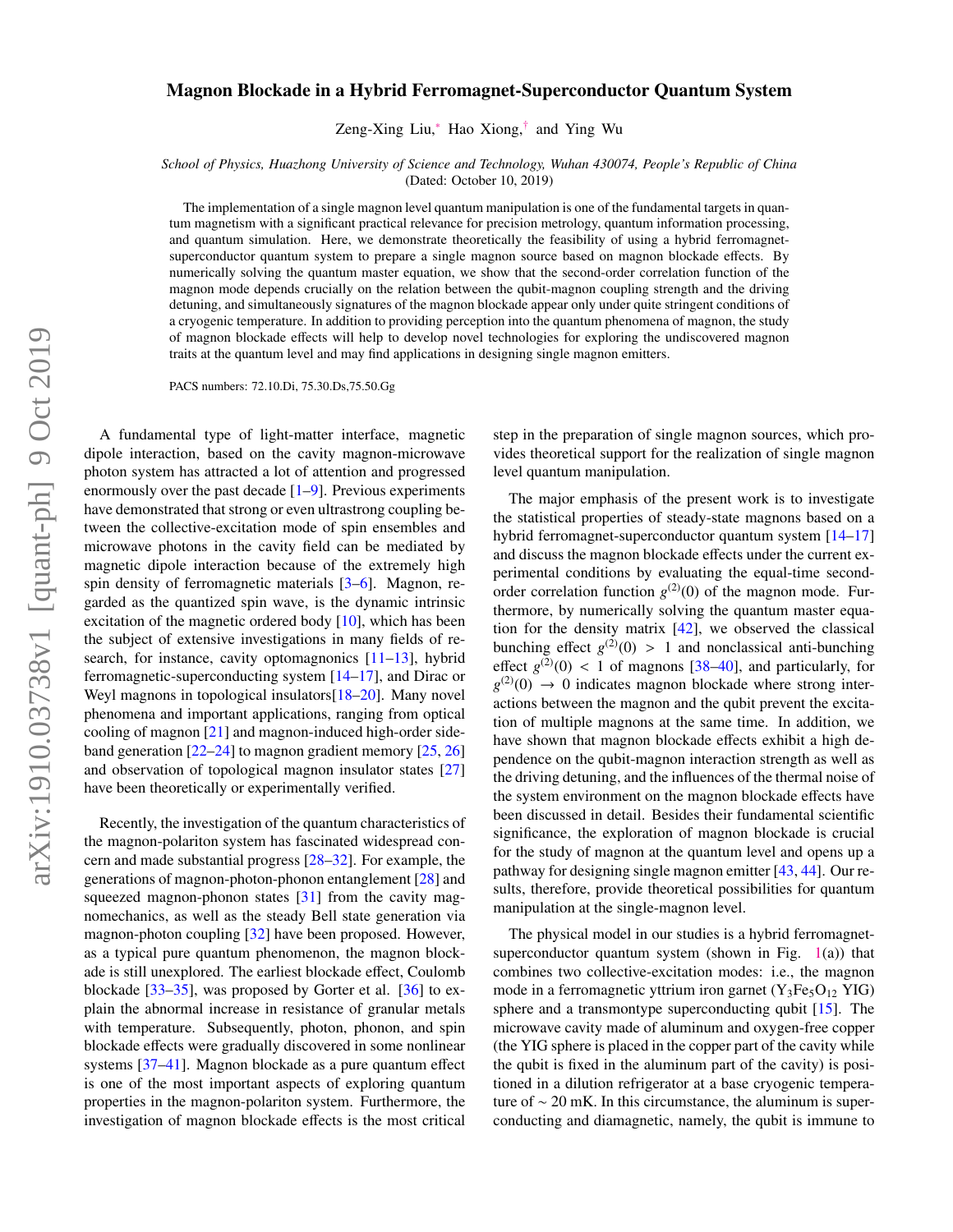

<span id="page-1-0"></span>FIG. 1: (a) Schematic illustration of the hybrid ferromagnetsuperconductor quantum model, in which a single-crystalline ferromagnetic YIG sphere and a transmontype superconducting qubit are installed in a microwave cavity  $[15]$ . The qubit is driven by a monochromatic drive field (with strength  $\Omega$ ) and a weak probe field (with strength  $\xi_p$ ) is applied into the YIG sphere to observed the magnon blockade effects. The qubit and magnons can be effectively coupled via the exchange of virtual cavity photons (with the coupling strength  $g_{qm}$ ). A static magnetic field  $B_z$  aligned along the hard magnetization axis [100] of the YIG sphere can be used to adjust the frequency of the Kittel (magnon) mode. (b) Energy levels of the qubit-magnon quantum system with two-magnon state involved for the Kittel mode. The coupling between the magnon mode and the qubit induces the vacuum Rabi splitting of the dressed states.

the external magnetic field, whereas the YIG sphere is nonsuperconducting and its frequency is magnetically dependent [\[15\]](#page-4-27). The magnon mode and the qubit can, respectively, be strongly coupled to the microwave cavity field when their frequencies resonate with the microwave field. Here, we need to point out that the coupling between the magnon mode and superconducting qubit can also be achieved in a simpler cavity design, as Ref. [\[14\]](#page-4-9) has implemented. Experimentally, the coupling strength between the magnon (qubit) and the microwave field can be well characterized by controlling the fardetuning between the qubit (magnon) and the microwave field frequencies [\[14,](#page-4-9) [15\]](#page-4-27). In addition, when the frequency of the magnon mode is tuned to be nearly resonant with the transition frequency of the qubit, the magnon mode and the qubit can achieve effective coupling and the coherent exchange between the qubit excitation and the magnon is mediated by the virtual-photon excitation in the microwave cavity mode [\[14](#page-4-9)[–16\]](#page-4-28). In this context, the interaction between the magnon mode and the superconducting qubit can be well described by a Jaynes-Cummings-type [\[45\]](#page-5-5) Hamiltonian (in the rotating wave approximation)  $H_{int} = \hbar g_{qm}(\sigma_+ m + \sigma_- m^{\dagger})$ , where  $g_{qm} = g_q g_m / \Delta$  is the effective qubit-magnon coupling strength with  $g_q$  ( $g_m$ ) the qubit (magnon)-photon coupling strength [\[14,](#page-4-9) [15\]](#page-4-27) and ∆ the frequency difference between the qubit (magnon) and the microwave cavity mode.  $\sigma_{-}(\sigma_{+} = (\sigma_{-})^{\dagger})$ <br>and *m* (*m*<sup>†</sup>) are the annihilation (creation) operators of the and  $m$  ( $m^{\dagger}$ ) are the annihilation (creation) operators of the qubit excitation and the magnon, respectively. The coupling between the magnon mode and the qubit gives rise to the vacuum Rabi splitting of the dressed states (shown in Fig. [1\(](#page-1-0)b)).

In order to implement and dynamically manipulate the

magnon blockade, we use a monochromatic control field with the frequency  $\omega_d$  to drive the superconducting qubit and the Hamiltonian is H<sub>d</sub> =  $\hbar\Omega(\sigma_+e^{-i\omega_d t} + \sigma_-e^{i\omega_d t})$ , where Ω =  $\mathbb{K}$  ⋅  $\mathbb{F}$ , with the drive parameter  $\mathbb{K}$  - 103 MHz/mW<sup>1/2</sup> [15]  $\mathbb{K}\sqrt{P_d}$  with the drive parameter  $\mathbb{K} = 103 \text{ MHz/mW}^{1/2}$  [\[15\]](#page-4-27) and the drive power  $P_d$ , is the coupling strength between the control field and the qubit. Furthermore, for the observation of magnon blockade effects, we consider a weak probe field with the Hamiltonian  $H_p = \hbar \xi_p(m^\dagger e^{-i\omega_d t} + me^{i\omega_d t})$  (with fre-<br>quency  $\omega$  and strength  $\xi$ ) annual into the YIG sphere. The quency  $\omega_p$  and strength  $\xi_p$ ) applied into the YIG sphere. The total Hamiltonian of the driven qubit-magnon hybrid quantum system, therefore, is given by (we set  $\hbar = 1$ )

$$
H_{tot} = \frac{1}{2}\omega_q \sigma_z + \omega_m m^{\dagger} m + g_{qm}(\sigma_+ m + \sigma_- m^{\dagger})
$$
 (1)  
+
$$
\Omega(\sigma_+ e^{-i\omega_d t} + \sigma_- e^{i\omega_d t}) + \xi_p(m^{\dagger} e^{-i\omega_p t} + m e^{i\omega_p t}),
$$

where  $\sigma_z$  is the Pauli operator for the qubit, and  $\omega_q$  ( $\omega_m$ ) denotes the frequency of the qubit (magnon) mode. The timedependence can be removed to simplify the simulation by a rotating frame transformation with respect to the control field frequency  $\omega_d$ , and consequently, the effective Hamiltonian of this hybrid qubit-magnon system can be obtained as

<span id="page-1-2"></span>
$$
H_{eff} = \frac{1}{2} \Delta_q \sigma_z + \Delta_m m^{\dagger} m + g_{qm} (\sigma_+ m + \sigma_- m^{\dagger})
$$
  
+ 
$$
\Omega(\sigma_+ + \sigma_-) + \xi_p (m^{\dagger} e^{-i\delta t} + m e^{i\delta t}),
$$
 (2)

where  $\Delta_q \equiv \omega_q - \omega_d$  ( $\Delta_m \equiv \omega_m - \omega_d$ ) is the frequency detuning between the qubit (magnon) and the control field. Here, for simplicity, we assume that the beat frequency between the control field and the probe field is  $\delta \equiv \omega_d - \omega_p = 0$ , and simultaneously  $\Delta = \Delta_q = \Delta_m$  for  $\omega_q \simeq \omega_m$ .

After taking into the damping caused by the system-bath coupling, the dissipative dynamical evolution of the hybrid qubit-magnon system in terms of the magnon mode is governed by the master equation [\[42\]](#page-5-1)

<span id="page-1-1"></span>
$$
\frac{\partial}{\partial t}\rho = -i[H_{\text{eff}}, \rho] + \frac{\kappa_{\text{m}}}{2}(n_{\text{th}} + 1)\mathcal{L}_{\text{m}}[\rho] \n+ \frac{\kappa_{m}}{2}n_{\text{th}}\mathcal{L}_{\text{m}^{\dagger}}[\rho] + \frac{\kappa_{q}}{2}\mathcal{L}_{\sigma}[\rho],
$$
\n(3)

where  $\rho$  is the system density matrix and

$$
\mathcal{L}_m[\rho] = (2m\rho m^{\dagger} - m^{\dagger} m\rho - \rho m^{\dagger} m), \n\mathcal{L}_{\sigma_-}[\rho] = (2\sigma_- \rho \sigma_+ - \sigma_+ \sigma_- \rho - \rho \sigma_+ \sigma_-),
$$
\n(4)

denote the Lindbland superoperators for the operator *m* and <sup>σ</sup><sup>−</sup>, respectively [\[46\]](#page-5-6). <sup>κ</sup>*<sup>m</sup>* and <sup>κ</sup>*<sup>q</sup>* are, respectively, the dissipation rates of the magnon mode and the qubit, and  $n_{th}$  =  $[\exp(\frac{\hbar\omega_m}{K_B T}) - 1]^{-1}$  is the equilibrium thermal magnon occupation number, with the Boltzmann constant  $K_B$  and the ambient temperature T. Analogous to the quantum statistical properties of photon (phonon) [\[37](#page-4-25)[–39\]](#page-4-29), the properties of steady-state magnon statistics can also be well characterized by using the equal-time second-order correlation function [\[42\]](#page-5-1)

$$
g^{(2)}(0) = \frac{\text{Tr}(\rho m^{\dagger} m^{\dagger} m m)}{[\text{Tr}(\rho m^{\dagger} m)]^2} = \frac{\langle m^{\dagger} m^{\dagger} m m \rangle}{\langle m^{\dagger} m \rangle^2},\tag{5}
$$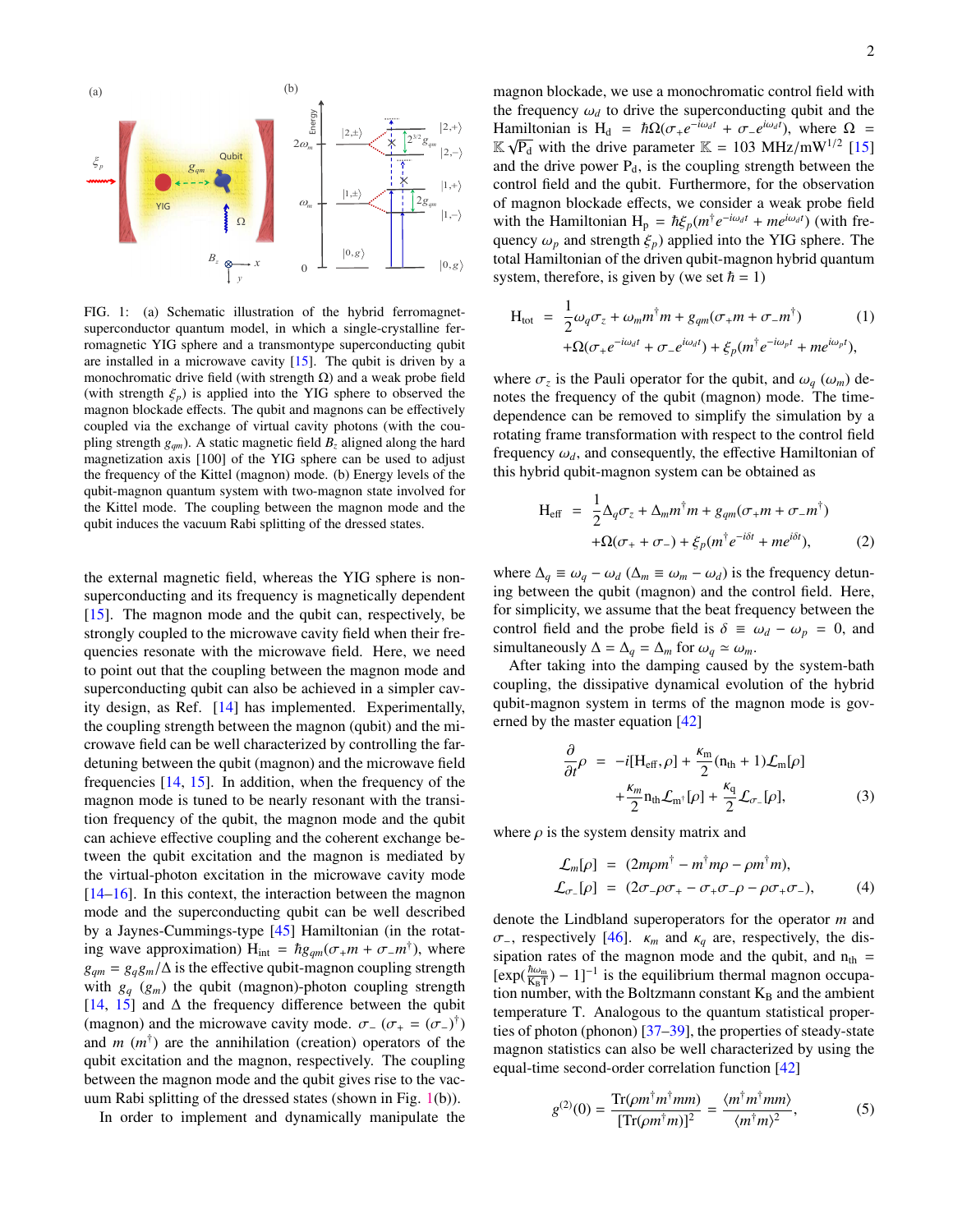which can be obtained by numerically solving the master equation (the Monte Carlo wave-function simulation [\[47\]](#page-5-7)) in Eq.  $(3)$  with the effective Hamiltonian H<sub>eff</sub> in Eq.  $(2)$ . The value of the second-order correlation function  $g^{(2)}(0) > 1$  implies that the steady-state magnon number distribution satisfies the super-Poissonian statistics, which is referred to as the magnon bunching effect. If, on the other hand,  $0 \le$  $g^{(2)}(0)$  < 1, the distribution of magnon number satisfies<br>the sub-Poissonian statistics referred to as the magnon antithe sub-Poissonian statistics referred to as the magnon anti-bunching effect [\[38](#page-4-26)[–40\]](#page-5-2). In particular,  $g^{(2)}(0) \rightarrow 0$  indicates that the occurrence of the magnon blockade. In our scheme, the second-order correlation function can reach as low as  $g^{(2)}(0)$  → 10<sup>-5</sup> under the current experimental conditions [\[14,](#page-4-9) [15\]](#page-4-27), which is a good signature of magnon blockade. Our studies, therefore, provide theoretical support for the preparation of a single photon source that can be applied to both fundamental problems in quantum magnonic as well as tasks of magnon quantum simulation and hybrid quantum devices [\[48,](#page-5-8) [49\]](#page-5-9).

In the following, we discuss the dependence of the equaltime second-order correlation function on the system parameters, for instance, the driving detuning, the effective qubitmagnon coupling strength, and the thermal magnon occupation number, et cetera. In Fig. [2\(](#page-2-0)a), concretely, we plot the second-order correlation function  $g^{(2)}(0)$  as a function of the driving detuning  $\Delta/\gamma$  and the effective qubit-magnon coupling strength  $g_{am}/\gamma$ . The red contour indicates that the value of the second-order correlation function  $log_{10}g^{(2)}(0) = 0$ , which is a clear boundary that separates the classical regime  $g^{(2)}(0) > 1$ <br>from the regime of pure quantum correlations  $g^{(2)}(0) < 1$  [38] from the regime of pure quantum correlations  $g^{(2)}(0) < 1$  [\[38\]](#page-4-26).<br>Namely, within the red contour, the magnon exhibits a bunch-Namely, within the red contour, the magnon exhibits a bunching effect, while outside the red contour, the magnon exhibits an anti-bunching effect which is a pure quantum effect. In particular, when the value of the driving detuning is approximately equal to the coupling strength  $\Delta/\gamma \approx \pm g_{qm}/\gamma$ , the second-order correlation function  $g^{(2)}(0)$  is the smallest, as the blue dotted line shown, which is the optimal parameter condition for investigating the quantum properties of the magnons. Furthermore, controlling the magnon blockade effect by adjusting the external incident field is the most experimentally efficient method. The relationships between the second-order correlation function *g*<sup>(2)</sup>(0) and the control field strength  $\Omega/\gamma$ <br>as well as the probe field strength  $\xi/\gamma$  are plotted in Fig. 2(b) as well as the probe field strength  $\xi_p/\gamma$  are plotted in Fig. [2\(](#page-2-0)b). An optimal region where the value of the second-order correlation function  $g^{(2)}(0) < 0.001$  has been obtained, which re-<br>minds us of the feasibility of realizing magnon blockade by minds us of the feasibility of realizing magnon blockade by properly adjusting the external incident fields. The physical mechanism of the magnon blockade can be intuitively understood from the energy-level diagram in Fig. [1\(](#page-1-0)b), where  $|n, \pm \rangle$  ( $n = 0, 1, 2$ ) are the dressed states for the coupled qubitmagnon system.  $|n\rangle$  and  $|g\rangle$  are, respectively, the eigenstates of the magnon number and the ground state of the qubit (refer as an effective two-level system). Here, magnon blockade indicates that magnons can only be excited individually, but not two or more magnons can be excited together. In the energy level picture in Fig. [1\(](#page-1-0)b), correspondingly, the transi-



<span id="page-2-0"></span>FIG. 2: The steady-state equal-time second-order correlation function  $\log_{10} g^{(2)}(0)$  is plotted varies with (a) the driving detuning  $\Delta/\gamma$ <br>(here for convenience  $\gamma = 2\pi \times 1$  MHz used to scale the frequen-(here, for convenience,  $\gamma = 2\pi \times 1$ MHz used to scale the frequencies throughout the article) and the effective qubit-magnon coupling strength  $g_{qm}/\gamma$ , (b) the control field strength  $\Omega/\gamma$  and the probe field strength  $\xi_p/\gamma$ , respectively. We use  $\Omega/\gamma = 0.1$  (P<sub>d</sub>  $\simeq 0.037 \mu W$ ) and  $\xi_p/\gamma = 0.001$  (the probe power P<sub>p</sub>  $\simeq 0.0037$  nW) in (a), and  $\Delta/\gamma = 21$  and  $g/\gamma = 21$  in (b). The other system parameters we take are  $\kappa_m/\gamma = 1.4$ ,  $\kappa_q/\gamma = 1.2$ , and  $n_{th} = 0$ .

tions between the quantum states  $|0, g\rangle$  and  $|1, \pm\rangle$  are allowed, namely, the condition of the drive field detuning  $\omega_d - \omega_m = \pm \Delta$  $(\Delta = g_{qm})$  must be satisfied. And simultaneously, the transition  $|1, \pm \rangle \rightarrow |2, \pm \rangle$  are suppressed due to the qubit-induced vacuum Rabi splitting, viz,  $2\omega_m \pm 2\Delta \neq 2\omega_m \pm \frac{2^{3/2}}{2}g_{qm}$ . In addition, to observe the magnon blockade, the interaction between tion, to observe the magnon blockade, the interaction between the qubit and the magnon mode should work in the strongcoupling regime, namely,  $g_{qm} \gg \kappa_q$ ,  $\kappa_m$ , which is consistent in our numerical simulation and has been experimentally demonstrated [\[14](#page-4-9)[–16\]](#page-4-28).

Next, we observe a high dependence of the second-order correlation function  $g^{(2)}(0)$  on the driving detuning and more clear results are shown in Fig. [3.](#page-3-0) Specifically, we plot the second-order correlation function  $g^{(2)}(0)$  as a function of the driving detuning  $\Delta/\gamma$  when the control and probe fields strength, respectively, take the values of  $\Omega/\gamma = (0.1, 2, 10)$ and  $\xi_p/\gamma = (0.033, 0.06, 1)$  in Figs. [3\(](#page-3-0)a) and (c). As expected, the correlation function  $g^{(2)}(0)$  manifests a strong antibunching effect at  $\Delta/\gamma \simeq \pm 21$ , and simultaneously, reveals a strong bunching effect at  $\Delta/\gamma \simeq \pm 14.8$ . Physically, as shown by the pink arrow in Fig. [3\(](#page-3-0)a) ( $\Delta/\gamma \approx 14.8$ ), the transition between  $|1, \pm\rangle$  and  $|2, \pm\rangle$  is enhanced because the transition condition  $2\Delta \approx \frac{2^{3/2}}{2}g_{qm} \approx 29.7$  for  $g_{qm}/\gamma = 21$  is satisfied. In this context, the magnon tends to appear in pairs (bunching effect). When the driving detuning  $\Delta/\gamma \simeq 21$ , as shown by the sky-blue arrow in Fig. 3(a), the transition  $|1, \pm\rangle \rightarrow |2, \pm\rangle$ , how-sky-blue arrow in Fig. [3\(](#page-3-0)a), the transition  $|1, \pm\rangle \rightarrow |2, \pm\rangle$ , how-<br>ever, is inhibited owing to  $2\Delta \neq \frac{2^{3/2}}{2}g_{qm}$ , which is the physical origin of the magnon blockade. In particular, when we choose the probe field strength  $\xi_p/\gamma = 0.033$  (shown by the red line in Fig.  $3(c)$  $3(c)$ ), the second-order correlation function occurs an extremely low value  $g^{(2)}(0) \rightarrow 10^{-5}$  (the red arrow), which is an excellent signal of magnon blockade. The quantitative relationship for magnon blockade will be more intuitive by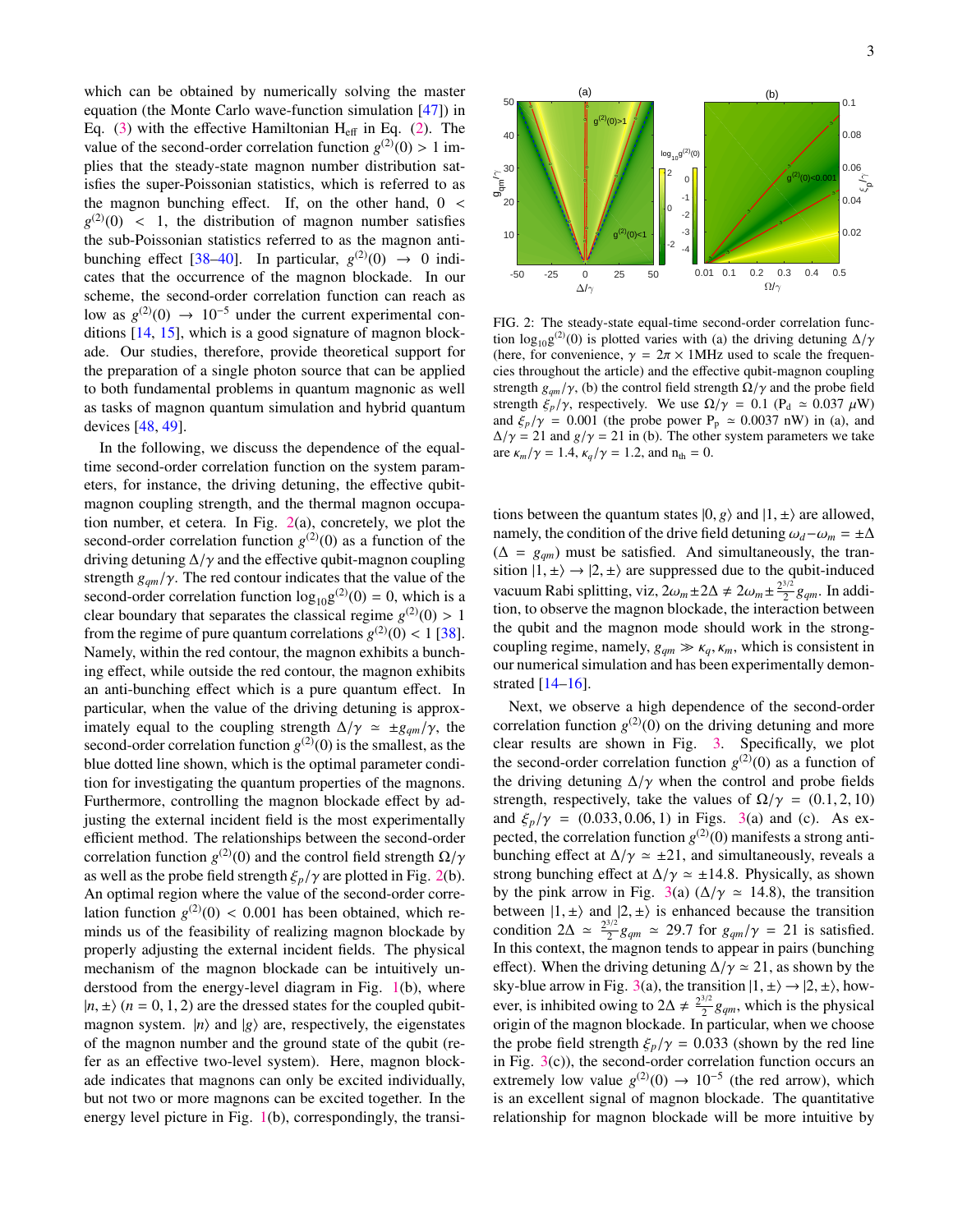

<span id="page-3-0"></span>FIG. 3: The equal-time second-order correlation function  $g^{(2)}(0)$ versus the detuning  $\Delta/\gamma$  under the different values of the control field strength  $\Omega/\gamma = (0.1, 2, 10)$  in (a) and the probe field strength  $\xi_p/\gamma = (0.033, 0.06, 1)$  in (c). The dependence of  $g^{(2)}(0)$  on  $\Omega/\gamma$  and  $\xi$  / $\gamma$  are plotted in (b) and (d) for  $\Delta/\gamma = (14.8, 0.21)$  respectively  $\xi_p/\gamma$  are plotted in (b) and (d) for  $\Delta/\gamma = (14.8, 0, 21)$ , respectively. We use  $\xi_p/\gamma = 0.001$  in (a) and (b),  $\Omega/\gamma = 0.1$  in (c) and (d), and the other parameters are the same as those in Fig. [2\(](#page-2-0)b).

displaying the correlation function  $g^{(2)}(0)$  as a function of the control field strength  $\Omega/\gamma$  and the probe field strength  $\xi_p/\gamma$ for a given value of  $\Delta/\gamma = (14.8, 0, 21)$  in Figs. [3\(](#page-3-0)b) and (d), respectively. We can obviously see that with the increase of the control field strength, both the anti-bunching effect and the bunching effect of the magnon are destroyed until they completely disappear  $(g^{(2)}(0) \rightarrow 1)$ . The above results demonstrate that our proposal provides a prospective approach for performing the manipulation of magnon using qubit in the quantum domain and the implementation of magnon blockade with current experimental technologies [\[14–](#page-4-9)[16\]](#page-4-28).

Finally, we discuss how does the ambient thermal noise affects the magnon blockade? To answer this question, in Fig. [4,](#page-3-1) we plot the equal-time second-order correlation function  $g^{(2)}(0)$  varies with the qubit-magnon coupling strength *<sup>g</sup>qm*/γ under the different thermal magnon occupation number  $n_{th} = (0, 10^{-4}, 10^{-3})$  by numerically solving the master equation in Eq. (3) in the case of  $\Delta/\gamma = 21$ . It is clear that the ther-tion in Eq. [\(3\)](#page-1-1) in the case of  $\Delta/\gamma = 21$ . It is clear that the thermal magnon number has a significant impact on the magnon blockade effect. In the present work, the hybrid qubit-magnon system is placed in a dilution refrigerator at a base cryogenic temperature of  $\sim 20$  mK [\[15\]](#page-4-27) and the thermal magnon occupation number  $n_{\text{th}} = [\exp(\frac{\hbar \omega_{\text{m}}}{K_{\text{B}}T}) - 1]^{-1}$  is evaluated to be  $n_{th} \approx 10^{-9}$  for the magnon frequency  $\omega_m/2\pi = 8.5$ GHz, there-<br>fore, the hereinabove discussions about the magnon blockade fore, the hereinabove discussions about the magnon blockade is experimentally feasible. When we fine-tune the ambient temperature to T ~ 45 mK and T ~ 60 mK, as the blue dotted and green solid lines are shown, the magnon blockade effects undermine rapidly with the increase of the thermal magnon



<span id="page-3-1"></span>FIG. 4: The equal-time second-order correlation function  $g^{(2)}(0)$  as a function of the effective qubit-magnon coupling strength *<sup>g</sup>qm*/γ under the different thermal magnon occupation number  $n_{th}$  = (0, 10<sup>-4</sup>, 10<sup>-3</sup>). We use  $(\Delta, \Omega, \xi_p)/\gamma = (21, 0.1, 0.001)$ , and the other parameters are the same as those in Fig. 2 parameters are the same as those in Fig. [2.](#page-2-0)

occupation number  $n_{th} \sim 10^{-4}$  to  $n_{th} \sim 10^{-3}$ . More clear results are shown from the illustration in Fig. [4,](#page-3-1) in which the correlation function  $g^{(2)}(0)$  varies with the thermal magnon occupation number under the circumstance  $\Delta/\gamma = 21$  (the pink arrow) are plotted. We can see that when the ambient temperature is T  $\sim 100$  mK, i.e., the thermal magnon number  $n_{\text{th}} \sim 10^{-2}$ , the magnon blocking effect, or more precisely, the magnon anti-bunching effect, disappears completely. This signifies that the magnon blockade is limited by the thermal noise of the system environment, and thus, to better observe the desired magnon blockade, the YIG sphere must be cooled to a low-temperature environment.

We propose how to implement and manipulate the magnon blockade effect in a hybrid qubit-magnon quantum system, in which the strong interaction between the magnon and the qubit induces the vacuum Rabi splitting. By numerically solving the quantum master equation with the system Hamiltonian, we analyze the magnon statistical properties characterized by the second-order correlation function of the magnon mode and observe the magnon blockade effect. The dependence of the magnon blockade effect on the relevant system parameters  $\Delta$ , *g<sub>qm</sub>*, and  $\Omega$  have been studied in detail, and we find that the magnon blockade effect is limited by the thermal magnon occupation number  $n_{th}$ . Within the reach of experimental capabilities, we believe that the observation of magnon blockade would provide the fundamental ingredient for potential applications of the hybrid qubit-magnon quantum system as a single magnon emitter, which may have potentially significant applications in quantum simulation, quantum information processing, and even hybrid quantum networks.

The work was supported by the National Key Research and Development Program of China (Grant No. 2016YFA0301203), the National Science Foundation of China (Grant Nos. 11774113, 11405061), and the Fundamental Research Funds for the Central Universities (Grant No. 2019kfyRCPY111).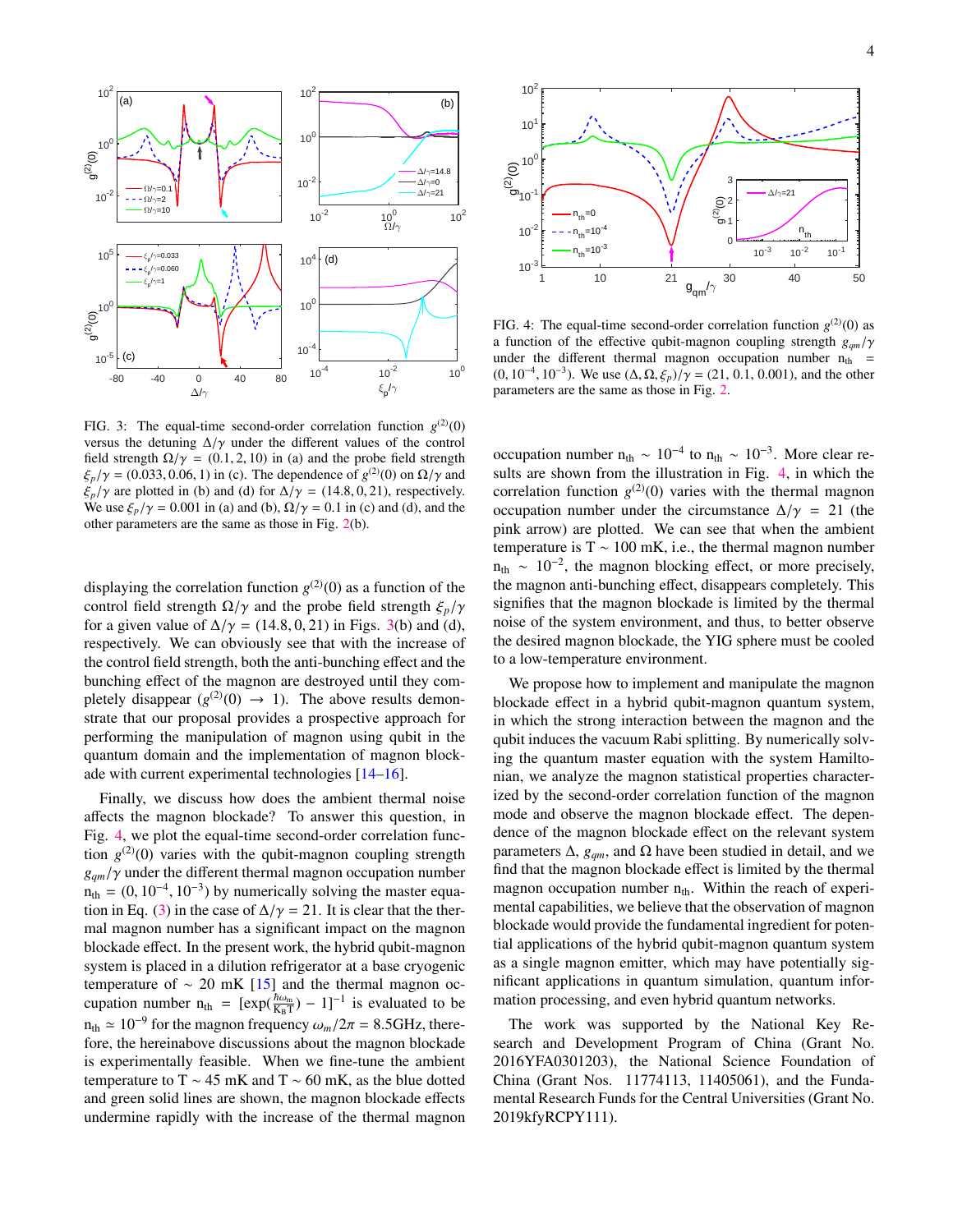Comm. 7, 12691 (2016).

- <span id="page-4-0"></span><sup>∗</sup> Electronic address: [zengxingliu@hust.edu.cn](mailto:zengxingliu@hust.edu.cn)
- <span id="page-4-1"></span>† Electronic address: [haoxiong1217@gmail.com](mailto:haoxiong1217@gmail.com)
- <span id="page-4-2"></span>[1] Ö.O. Soykal and M.E. Flatté, Strong Field Interactions between a Nanomagnet and a Photonic Cavity, Phys. Rev. Lett. 104, 077202 (2010).
- [2] L. Bai, M. Harder, Y.-P. Chen, X. Fan, J.-Q. Xiao, and C.-M. Hu, Spin Pumping in Electrodynamically Coupled Magnon-Photon Systems, Phys. Rev. Lett. 114, 227201 (2015).
- <span id="page-4-4"></span>[3] H. Huebl, C.W. Zollitsch, J. Lotze, F. Hocke, M. Greifenstein, A. Marx, R. Gross, and S.T.B. Goennenwein, High Cooperativity in Coupled Microwave Resonator Ferrimagnetic Insulator Hybrids, Phys. Rev. Lett. 111, 127003 (2013).
- [4] M. Goryachev, W.G. Farr, D.L. Creedon, Y. Fan, M. Kostylev, and M.E. Tobar, High-Cooperativity Cavity QED with Magnons at Microwave Frequencies, Phys. Rev. Appl. 2, 054002 (2014).
- [5] X. Zhang, C.-L. Zou, L. Jiang, and H.X. Tang, Strongly Coupled Magnons and Cavity Microwave Photons, Phys. Rev. Lett. 113, 156401 (2014).
- <span id="page-4-5"></span>[6] Y. Tabuchi, S. Ishino, T. Ishikawa, R. Yamazaki, K. Usami, and Y. Nakamura, Hybridizing Ferromagnetic Magnons and Microwave Photons in the Quantum Limit, Phys. Rev. Lett. 113, 083603 (2014).
- [7] Y.-P. Wang, G.-Q. Zhang, D. Zhang, T.-F. Li, C.-M. Hu, and J.-Q. You, Bistability of Cavity Magnon-Polaritons, Phys. Rev. Lett. 120, 057202 (2018).
- [8] P. Hyde, B.-M. Yao, Y.-S. Gui, G.-Q. Zhang, J.-Q. You, and C.-M. Hu, Direct measurement of foldover in cavity magnonpolariton systems, Phys. Rev. B 98, 174423 (2018).
- <span id="page-4-3"></span>[9] Z.-X. Liu, H. Xiong, and Y. Wu, Room-temperature slow light in a coupled cavity magnon-photon system, IEEE Access 7, 57047 (2019).
- <span id="page-4-6"></span>[10] A.A. Serga, A.V. Chumak, and B. Hillebrands, YIG magnonics, J. Phys. D 43, 264002 (2010).
- <span id="page-4-7"></span>[11] X. Zhang, N. Zhu, C.-L. Zou, and H.X. Tang, Optomagnonic Whispering Gallery Microresonators, Phys. Rev. Lett. 117, 123605 (2016).
- [12] A. Osada, R. Hisatomi, A. Noguchi, Y. Tabuchi, R. Yamazaki, K. Usami, M. Sadgrove, R. Yalla, M. Nomura, and Y. Nakamura, Cavity Optomagnonics with Spin-Orbit Coupled Photons, Phys. Rev. Lett. 116, 223601 (2016).
- <span id="page-4-8"></span>[13] J.A. Haigh, A. Nunnenkamp, A.J. Ramsay, and A.J. Ferguson, Triple-Resonant Brillouin Light Scattering in Magneto-Optical Cavities, Phys. Rev. Lett. 117, 133602 (2016).
- <span id="page-4-9"></span>[14] Y. Tabuchi, S. Ishino, A. Noguchi, T. Ishikawa, R. Yamazaki, K. Usami, and Y. Nakamura, Coherent coupling between a ferromagnetic magnon and a superconducting qubit, Science 349, 405 (2015).
- <span id="page-4-27"></span>[15] Y.-P. Wang, G.-Q. Zhang, D. Xu, T.-F. Li, S.-Y. Zhu, J.-S. Tsai, and J.-Q. You, Quantum Simulation of the Fermion-Boson Composite Quasi-Particles with a Driven Qubit-Magnon Hybrid Quantum System, arXiv:1903.12498.
- <span id="page-4-28"></span>[16] D. Lachance-Quirion, Y. Tabuchi, S. Ishino, A. Noguchi, T. Ishikawa, R. Yamazaki, and Y. Nakamura, Resolving quanta of collective spin excitations in a millimeter-sized ferromagnet, Sci. Adv. 3, e1603150 (2017).
- <span id="page-4-10"></span>[17] D. Lachance-Quirion, Y. Tabuchi, A. Gloppe, K. Usami, and Y. Nakamura, Hybrid quantum systems based on magnonics, Appl. Phys. Exp. 12, 070101 (2019).
- <span id="page-4-11"></span>[18] F.-Y. Li, Y.-D. Li, Y.B. Kim, L. Balents, Y. Yu, and G. Chen, Weyl magnons in breathing pyrochlore antiferromagnets, Nat.
- [19] S.S. Pershoguba, S. Banerjee, J.C. Lashley, J. Park, H. Ågren, G. Aeppli, and A.V. Balatsky, Dirac Magnons in Honeycomb Ferromagnets, Phys. Rev. X 8, 011010 (2018).
- <span id="page-4-12"></span>[20] N. Okuma, Magnon Spin-Momentum Locking: Various Spin Vortices and Dirac magnons in Noncollinear Antiferromagnets, Phys. Rev. Lett. 119, 107205 (2017).
- <span id="page-4-13"></span>[21] S. Sharma, Y.M. Blanter, and G.E.W. Bauer, Optical Cooling of Magnons, Phys. Rev. Lett. 121, 087205 (2018).
- <span id="page-4-14"></span>[22] Z.-X. Liu, B. Wang, H. Xiong, and Y. Wu, Magnon-induced high-order sideband generation, Opt. Lett. 43, 3698-3701 (2018).
- [23] Z.-X. Liu, C. You, B. Wang, H. Xiong, and Y. Wu, Phasemediated magnon chaos-order transition in cavity optomagnonics, Opt. Lett. 44, 507-510 (2019).
- <span id="page-4-15"></span>[24] Z.-X. Liu, H. Xiong, and Y. Wu, Generation and amplification of a high-order sideband induced by two-level atoms in a hybrid optomechanical system, Phys. Rev. A 97, 013801 (2018).
- <span id="page-4-16"></span>[25] X. Zhang, C.-L. Zou, N. Zhu, F. Marquardt, L. Jiang, and H.X. Tang, Magnon dark modes and gradient memory, Nat. Commun. 6, 8914 (2015).
- <span id="page-4-17"></span>[26] N.J. Lambert, J.A. Haigh, S. Langenfeld, A.C. Doherty, and A.J. Ferguson, Cavity-mediated coherent coupling of magnetic moments, Phys. Rev. A 93 021803(R) (2016).
- <span id="page-4-18"></span>[27] W. Cai, J. Han, F. Mei, Y. Xu, Y. Ma, X. Li, H. Wang, Y.-P. Song, Z.-Y. Xue, Z.-Q. Yin, S.-T. Jia, and L.-Y. Sun, Observation of Topological Magnon Insulator States in a Superconducting Circuit, Phys. Rev. Lett. 123, 080501 (2019).
- <span id="page-4-19"></span>[28] J. Li, S.-Y. Zhu, and G.S. Agarwal, Magnon-Photon-Phonon Entanglementin Cavity Magnomechanics, Phys. Rev. Lett. 121, 203601 (2018).
- [29] J.M.P. Nair, G.S. Agarwal, Quantum drives produce strong entanglement between YIG samples without using intrinsic nonlinearities, arXiv:1905.07884.
- [30] H.-Y. Yuan, S.-S Zheng, Z. Ficek, Q.-Y. He, M.-H. Yung, Enhancement of antiferromagnetic magnon-magnon entanglement by cavity cooling, arXiv:1903.02484v1.
- <span id="page-4-21"></span>[31] J. Li, S.-Y. Zhu, and G.S. Agarwal, Squeezed states of magnons and phonons in cavity magnomechanics, Phys. Rev. A 99, 021801(R) (2019).
- <span id="page-4-20"></span>[32] H. Y. Yuan, Peng Yan, Shasha Zheng, Q. Y. He, Ke Xia, Man-Hong Yung, Steady Bell state generation via magnon-photon coupling, arXiv:1905.11117.
- <span id="page-4-22"></span>[33] J. Park, A.N. Pasupathy, J.I. Goldsmith, C. Chang, Y. Yaish, J.R. Petta, M. Rinkowski, J.P. Sethna, H.D. Abruña, P.L. McEuen, and D.C. Ralph, Coulomb blockade and the Kondo effect in single-atom transistors, Nature 417, 722 (2002).
- [34] C. W. J. Beenakker, Theory of Coulomb-blockade oscillations in the conductance of a quantum dot, Phys. Rev. B 44, 1646 (1991).
- <span id="page-4-23"></span>[35] I. Aleiner, P. Brouwer, and L. Glazman, Quantum effects in Coulomb blockade, Phys. Rep. 358, 309 (2002).
- <span id="page-4-24"></span>[36] C. J. Gorter, A possible explanation of the increase of the electrical resistance of thin metal films at low temperatures and small field strengths, Physica 17, 777 (1951)
- <span id="page-4-25"></span>[37] K. M. Birnbaum, A. Boca, R. Miller, A.D. Boozer, T.E. Northup, and H.J. Kimble, Photon blockade in an optical cavity with one trapped atom, Nature 436, 87 (2005).
- <span id="page-4-26"></span>[38] P. Rabl, Photon Blockade Effect in Optomechanical Systems, Phys. Rev. Lett. 107, 063601 (2011).
- <span id="page-4-29"></span>[39] Y.-X. Liu, A. Miranowicz, Y.-B. Gao, Jiří Bajer, C.-P. Sun, and F. Nori, Qubit-induced phonon blockade as a signature of quantum behavior in nanomechanical resonators, Phys. Rev. A 82, 032101 (2010).